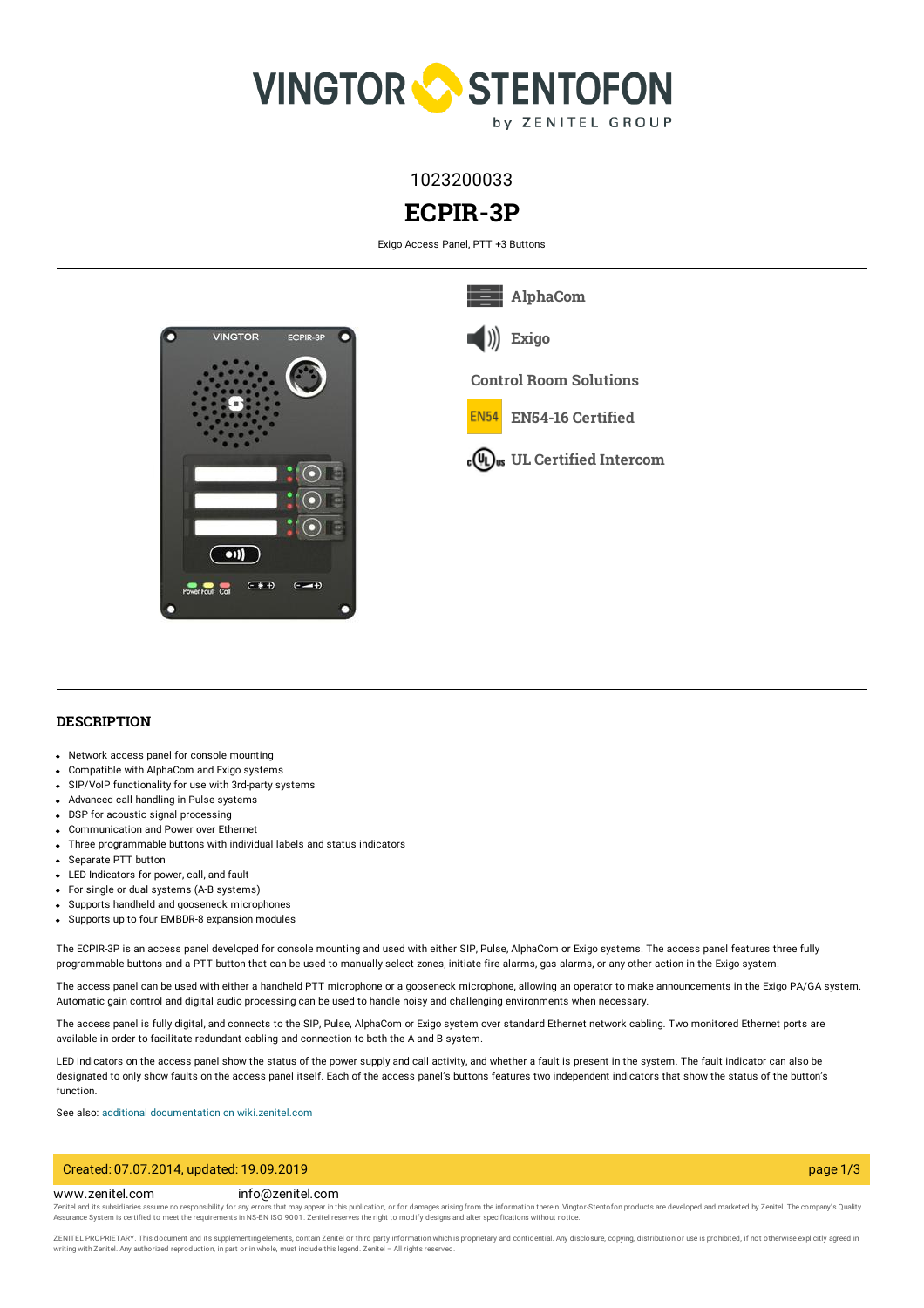# **SPECIFICATIONS**

| <b>MECHANICAL</b> |  |
|-------------------|--|

| Dimensions (HxWxD):             | 144 x 96 x 41.5 mm                                                                                                                          |
|---------------------------------|---------------------------------------------------------------------------------------------------------------------------------------------|
| Weight:                         | 500 g                                                                                                                                       |
| Mounting:                       | Flush mount, in-console, desktop or on-wall (requires optional back box EMBR-1)                                                             |
| Color:                          | Black                                                                                                                                       |
| <b>ENVIRONMENTAL</b>            |                                                                                                                                             |
| Operating temperature:          | -10 °C to +60 °C                                                                                                                            |
| Operating humidity:             | 10% to 95% (non-condensing)                                                                                                                 |
| Storage temperature:            | -40°C to +70°C                                                                                                                              |
| Storage humidity:               | 10% to 95% (non-condensing)                                                                                                                 |
| Air pressure:                   | 600 hPa to 1300 hPa                                                                                                                         |
| IP Rating:                      | $IP-32$                                                                                                                                     |
| <b>ELECTRICAL</b>               |                                                                                                                                             |
| PoE                             | 2 x RJ45, Mode A (in-line) or Mode B (spare pair)                                                                                           |
| Nominal voltage:                | According to IEEE 802.3af, class 0                                                                                                          |
| Auxiliary DC power:             | $VNOM = 24 VDC$ , $VMIN = 16 VDC$ , $VMAX = 48 VDC$                                                                                         |
| Power consumption:              | $PNOM \le 2 W$ (idle), $PMAX = 8 W$                                                                                                         |
| Digital inputs/outputs          | 6 (configurable input/output/LED-driving)                                                                                                   |
| Relay outputs                   | 2 (250VAC/200VDC, 2A, 60W, 10^8 operations)                                                                                                 |
| <b>AUDIO INPUT</b>              |                                                                                                                                             |
| Pluggable microphone input      | 1 x balanced                                                                                                                                |
| Frequency response:             | 80 Hz - 19 kHz                                                                                                                              |
| Nominal input level:            | 1 mVRMS - 100 mVRMS                                                                                                                         |
| SNR:                            | > 80 dB                                                                                                                                     |
| CMRR:                           | > 45 dB                                                                                                                                     |
| Input impedance:                | $1 k\Omega$                                                                                                                                 |
| Input range:                    | 10 mVRMS - 1 VRMS                                                                                                                           |
| <b>AUDIO OUTPUT</b>             |                                                                                                                                             |
| Output power:                   | 1 Watt                                                                                                                                      |
| Frequency response:             | 100 Hz to 19 kHz ±3 dB                                                                                                                      |
| SNR:                            | 80 dB in test-modus, A-weighted                                                                                                             |
| THD+N:                          | $<$ 1% @ 1 kHz, 8 $\Omega$ load                                                                                                             |
| Rated load resistance:          | 8Ω                                                                                                                                          |
| <b>NETWORKING AND PROTOCOLS</b> |                                                                                                                                             |
| Ethernet                        | 2 x RJ45, 10BASE-TX, 100BASE-TX, Auto negotiation, Auto MDIX                                                                                |
| Protocols                       | IPv4 (with DiffServ), SIP, TCP, UDP, HTTPS, TFTP, RTP, SRTP, DHCP, SNMP, Vingtor-Stentofon CCoIP®, NTP                                      |
| LAN protocols                   | Power over Ethernet (IEEE 802.3 a-f) Network Access Control (IEEE 802.1x)                                                                   |
| Management and operation        | HTTP/HTTPS (Web configuration), DHCP and static IP + Vingtor-Stentofon Pulse™, Remote automatic software<br>upgrade, Centralized monitoring |
| Advanced supervision functions  | E.g. network test, tone test, status reports (only in AlphaCom)                                                                             |
| SIP support                     | RFC 3261 (SIP base standard) RFC 3515 (SIP refer) RFC 2976 (SIP info), SIP using TLS, RFC 5630 SIPS URI<br>scheme                           |
| DTMF support                    | RFC 2833, 2976 (SIP info)                                                                                                                   |
| <b>CERTIFICATIONS</b>           |                                                                                                                                             |
| Immunity:                       | EN 60945, EN 50130-4, EN 61000-6-1, EN 61000-6-2, EN 55103-2, FCC-47 part 15B                                                               |
| Emissions:                      | EN 60945, EN 50130-4, EN 61000-6-3, EN 61000-6-4, EN 55103-1, FCC-47 part 15B                                                               |
| Safety:                         | UL 60950-1, cUL 60950-1, CB to IEC 60950-1                                                                                                  |

| Created: 07.07.2014, updated: 19.09.2019                                                                                                                        | page $2/3$                                                                                                                                                                                                                     |  |
|-----------------------------------------------------------------------------------------------------------------------------------------------------------------|--------------------------------------------------------------------------------------------------------------------------------------------------------------------------------------------------------------------------------|--|
| www.zenitel.com                                                                                                                                                 | info@zenitel.com                                                                                                                                                                                                               |  |
|                                                                                                                                                                 | Zenitel and its subsidiaries assume no responsibility for any errors that may appear in this publication, or for damages arising from the information therein. Vingtor-Stentofon products are developed and marketed by Zenite |  |
| Assurance System is certified to meet the requirements in NS-EN ISO 9001. Zenitel reserves the right to modify designs and alter specifications without notice. |                                                                                                                                                                                                                                |  |

ZENITEL PROPRIETARY. This document and its supplementing elements, contain Zenitel or third party information which is proprietary and confidential. Any disclosure, copying, distribution or use is prohibited, if not otherw